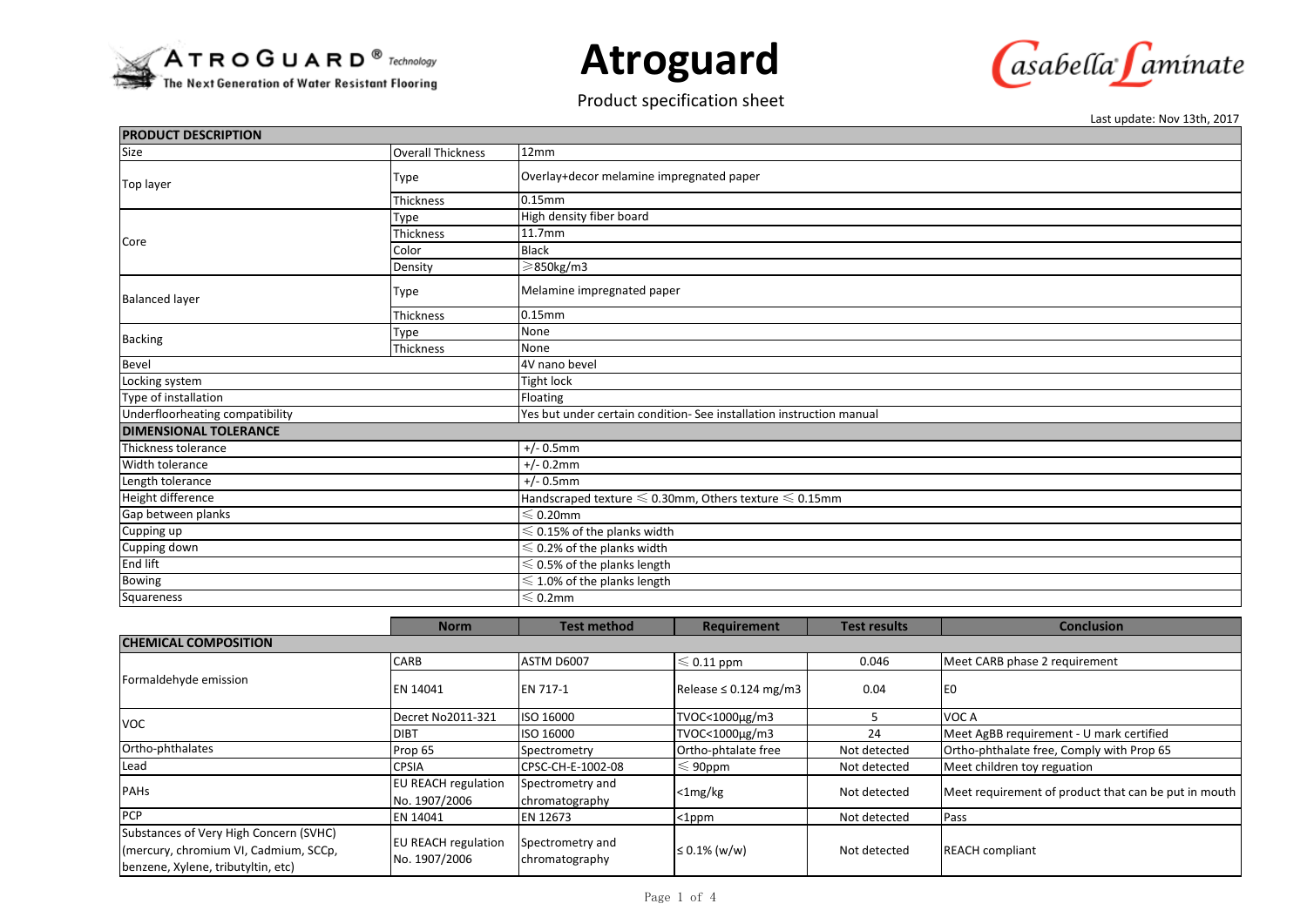| <b>PHYSICAL PROPERTIES</b>              |                          |                         |                                |                                |                                      |                                        |
|-----------------------------------------|--------------------------|-------------------------|--------------------------------|--------------------------------|--------------------------------------|----------------------------------------|
| Dimensional variation (humidity change) |                          | EN 13329                | EN 13329                       | $\Delta W/\Delta L \leq 0.9\%$ | $\Delta W/\Delta L \leqslant 0.28\%$ | Pass                                   |
| Swelling after submersion in water      |                          | EN 13329                | EN 13329                       | 18%                            | 12%                                  | Class 33, heavy commercial             |
|                                         |                          | NALFA LF 01-2011        | NALFA LF 01-2011               | 16%                            | 12%                                  | Class 4, heavy commercial              |
| Impact sound reduction (IIC)            |                          |                         | <b>ASTM E492-09</b>            |                                | <b>NA</b>                            | <b>NA</b>                              |
| Sound transmission reduction (STC)      |                          |                         | <b>ASTM E90-09</b>             |                                | <b>NA</b>                            | <b>NA</b>                              |
| Thermal conductivity                    |                          | EN 14041                | EN 12667                       |                                | 0.123 W/(m.k)                        | Suitable for underfloor heating system |
| Thermal resistance (R value)            |                          |                         | EN 12667/ASTM C518             |                                | $0.103$ m2 $\cdot$ K/W               | Suitable for underfloor heating system |
| Reaction to fire                        |                          | EN 14041                | EN 13051-1                     |                                | <b>PASS</b>                          | Class Cfl -S1                          |
| Optical smoke density                   |                          |                         | ASTM E662                      |                                | $<$ 450                              | Pass                                   |
| <b>Critical Radiant Flux</b>            |                          |                         | ASTM E648                      |                                | 1.08W/cm2                            | Class I                                |
| <b>WATER</b>                            |                          | <b>HDF</b>              | <b>Finished Without Click</b>  | Finished With Click and        | Time before Start                    | Real Life Swelling Ratio               |
| <b>RESISTANCE/Swelling</b>              |                          |                         |                                | Wax                            | Swelling                             |                                        |
|                                         | <b>Norms</b>             | <b>EN 317</b>           | EN 13329                       | Similar to EN 13329            | Real life test                       | Similar to EN 382-2                    |
|                                         | Official                 |                         |                                |                                |                                      |                                        |
|                                         | Requirement              | $\leqslant$ 15%         | $\leqslant$ 18%                | N.A.                           | N.A.                                 | N.A.                                   |
|                                         | Internal Standard        | $\leqslant$ 10%         | $\leqslant$ 18%                | $\leqslant$ 12%                | 3H                                   | 9%                                     |
| Regular Laminate                        | <b>Actual Value</b>      | 7-9%                    | 14-16%                         | 8-11%                          | $6-8H$                               | 4-8%                                   |
|                                         | <b>Internal Standard</b> | $\leqslant$ 5.5%        | $\leqslant$ 10%                | $\leqslant$ 6%                 | 24H                                  | 3%                                     |
| Atroguard                               | <b>Actual Value</b>      | $\leqslant$ 5.5%        | $\leqslant$ 10%                | 4-5%                           | 25-28H                               | $0 - 2%$                               |
| <b>SURFACE PROPERTIES</b>               |                          |                         |                                |                                |                                      |                                        |
|                                         |                          | EN 13329                | EN 13329                       | $\geq$ 4000 cycles             | 5000                                 | AC4, Class 32, General commercial      |
| Wear resistance                         |                          | NALFA LF 01-2011        | NALFA LF 01-2011               | $\geq$ 4000 cycles             | 5000                                 | AC4, Class 3, Commercial               |
| Scratch                                 |                          |                         |                                | $\geqslant$ 4N                 | 4N                                   | Pass                                   |
| Surface bonding                         |                          | NALFA LF 01-2011        | EN311/NALFA LF 01-2011         | 1.25 N/mm2                     | 1.4 N/mm2                            | Class 3, commercial                    |
| Static load (250LBS/115KG)              |                          | NALFA LF 01-2011        | ASTM F970                      | $\geq 8$ Mpa                   | 15                                   | Class 4, Heavy commercial              |
|                                         |                          | <b>ASTM F1700</b>       | <b>ASTM F1914</b>              | $\leq 8\%$ (140 lbs/63kg)      | 0.50%                                | Pass                                   |
| Residual indentation                    |                          | EN 16511                | EN 433/ISO 24343-1             | $\leqslant$ 0.15mm             | 0.03                                 | Class 34, Heavy commercial             |
|                                         |                          | EN 13329                | EN 13329                       | $\geq 1600$ mm                 | $\geqslant$ 1600                     | IC3, Class 33, Commercial              |
| Impact resistance (big ball)            |                          | <b>NALFA LF 01-2011</b> | NALFA LF 01-2011               | $\geq 1400$ mm                 | $\geqslant$ 1400                     | Class 4, Heavy commercial              |
| Impact resistance (small ball)          |                          | EN 13329                | <b>EN438</b>                   | $\geq$ 15 N                    | 16                                   | IC3, Class 33, Heavy commercial        |
|                                         |                          | NALFA LF 01-2011        | NALFA LF 01-2011               | ≥ 500mm (19.7 in)              | 950                                  | Class 4, Heavy commercial              |
|                                         |                          | EN14041                 | EN 13893                       | DryCOF $\geq 0.3$              | 0.43                                 | Class DS                               |
| Slipperiness                            |                          |                         | ASTM C1028                     | $\geq 0.5$                     | <b>NA</b>                            | <b>NA</b>                              |
|                                         |                          |                         | D 51130                        | $\geq$ R9                      | <b>NA</b>                            | <b>NA</b>                              |
| Colour fastness to light                |                          | EN 13329                | ISO 105-B02:1994,<br>Method 3a | $\geq$ Grade 6                 | $\geqslant 6$                        | Pass                                   |
|                                         |                          | NALFA LF 01-2011        | NALFA LF 01-2011               | Slight change only             | Slight change only                   | Class 4, Heavy commercial              |
|                                         |                          |                         |                                | Group 1 and 2: grade 5,        | Group 1 and 2: grade 5               |                                        |
| Resistance to staining                  |                          | EN 13329                | EN 438-2                       | group3: grade 4                | group3: grade 4                      | Class 34, Heavy commercial             |
|                                         |                          | NALFA LF 01-2011        | NALFA LF 01-2011               | Slight change only             | No change                            | Class 4, Heavy commercial              |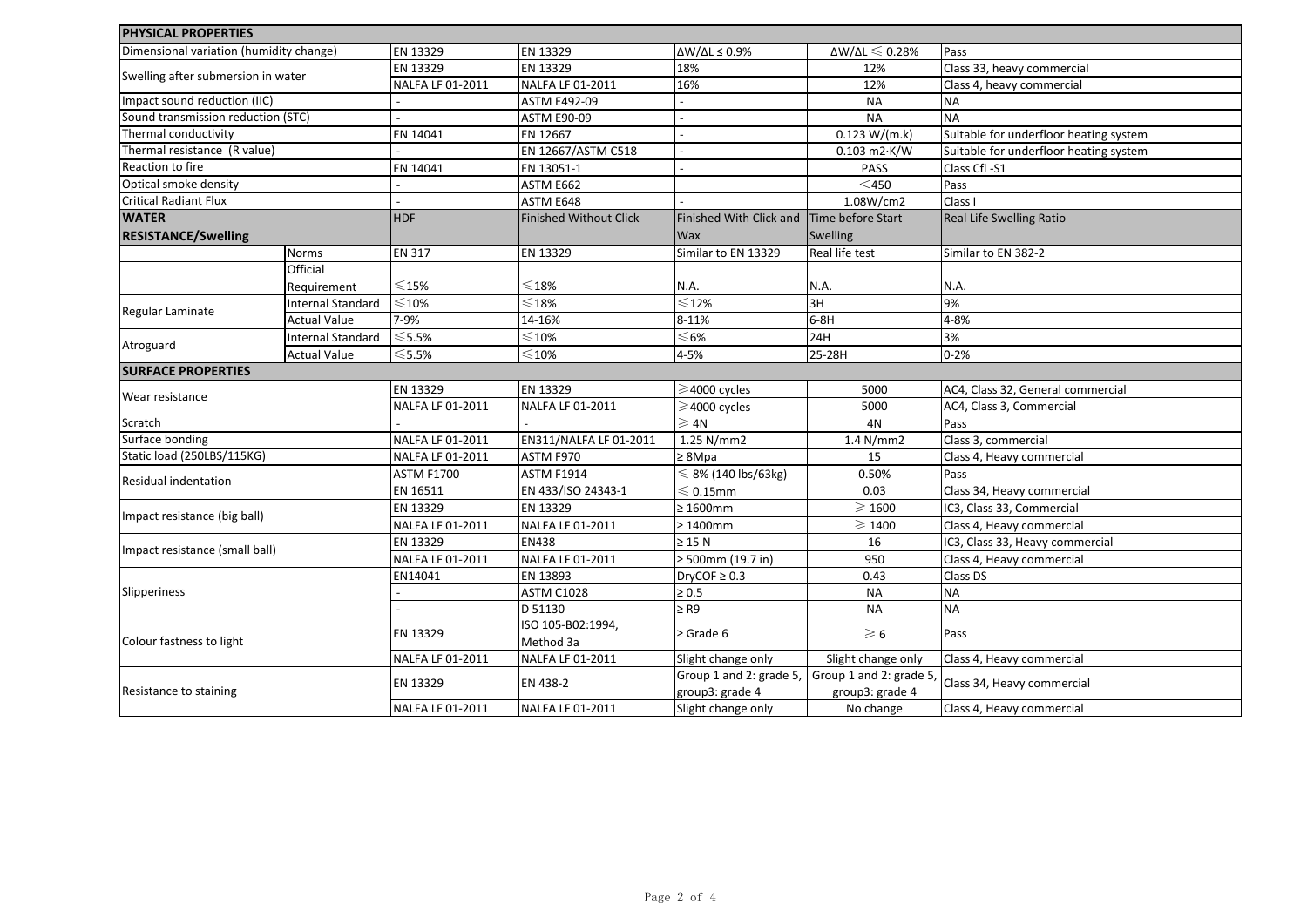## **LEED SCORECARD**

LEED was developed to address all buildings everywhere, regardless of where they are in their life cycle. From hospitals to data centers, from historical buildings to those still in the design phase, there is a LEED certification programm for every building. Our products will contribute value to a building's LEED v4 Scorecard in the following LEED certifcation programm categories recognized by the USGBC as per following

| <b>LEED programm certifcation</b>                                                                                                                                                                          | Category                               | <b>Credit title</b>                                                                                                          | <b>LEED points</b><br>attainable    | <b>Credit description</b>                                                                                                                         | How our product contribute<br>to obtain LEED points                                                                                          |
|------------------------------------------------------------------------------------------------------------------------------------------------------------------------------------------------------------|----------------------------------------|------------------------------------------------------------------------------------------------------------------------------|-------------------------------------|---------------------------------------------------------------------------------------------------------------------------------------------------|----------------------------------------------------------------------------------------------------------------------------------------------|
| BD+C<br><b>Building Design</b><br>and Construction                                                                                                                                                         | <b>Indoor Environmental</b><br>Quality | Credit 1: Enhanced Indoor<br>Air Quality Strategies -<br>Option 2 Additional<br><b>Enhanced IAQ Strategies -</b><br>option D | 1 point ID&C,<br>2 points Retail CI | To reduce<br>concentrations of<br>chemical contaminants<br>that can damage air<br>quality, human health,<br>productivity, and the<br>environment. | 1. TVOCs are less than 0.5mg/m3.                                                                                                             |
|                                                                                                                                                                                                            |                                        | Credit 2: Low-Emitting<br>Materials - Option1<br>Flooring                                                                    | 1 point                             |                                                                                                                                                   | 1. VOC emission are less than 0.5mg/m3.                                                                                                      |
|                                                                                                                                                                                                            |                                        | Credit 4: Indoor Air Quality<br>Assessment - Option 2 Air<br>Testing                                                         | 2 points                            | To establish better<br>quality indoor air in the<br>building                                                                                      | 1. TVOCs are less than 0.5mg/m3.                                                                                                             |
| Applies to buildings that are being newly                                                                                                                                                                  | <b>Material &amp; Resource</b>         | Credit 4: Material ingredient<br>- Option 2                                                                                  | 1 point                             | Minimize the use and<br>generation of harmful<br>substances                                                                                       | The product is 100% REACH compliant                                                                                                          |
| constructed or going through a major<br>renovation; includes New Construction, Core &<br>Shell, Schools, Retail, Hospitality, Data Centers,<br>Warehouses & Distribution Centers, and<br><b>Healthcare</b> |                                        | Credit 6 - PBT source<br>reduction: lead, cadmium<br>and copper                                                              | 1 point                             | To reduce the release of<br>persistent,<br>bioaccumulative, and<br>toxic chemicals                                                                | The product is free of lead, cadmium and copper                                                                                              |
| O+M<br><b>Building Operations</b><br>and Maintenance                                                                                                                                                       | <b>Material &amp; Resource</b>         | Credit 3: Purchasing -<br>Facility maintenance and<br>renovation                                                             | 1 point                             | To reduce the<br>environmental harm<br>from materials used in<br>building renovations                                                             | 1. The product is 100% REACH compliant<br>2. TVOCs are less than 0.5mg/m3. 3. Test repost<br>according to ISO 16000 is available on request. |
| Applies to existing buildings that are undergoing<br>improvement work.                                                                                                                                     |                                        |                                                                                                                              |                                     |                                                                                                                                                   |                                                                                                                                              |